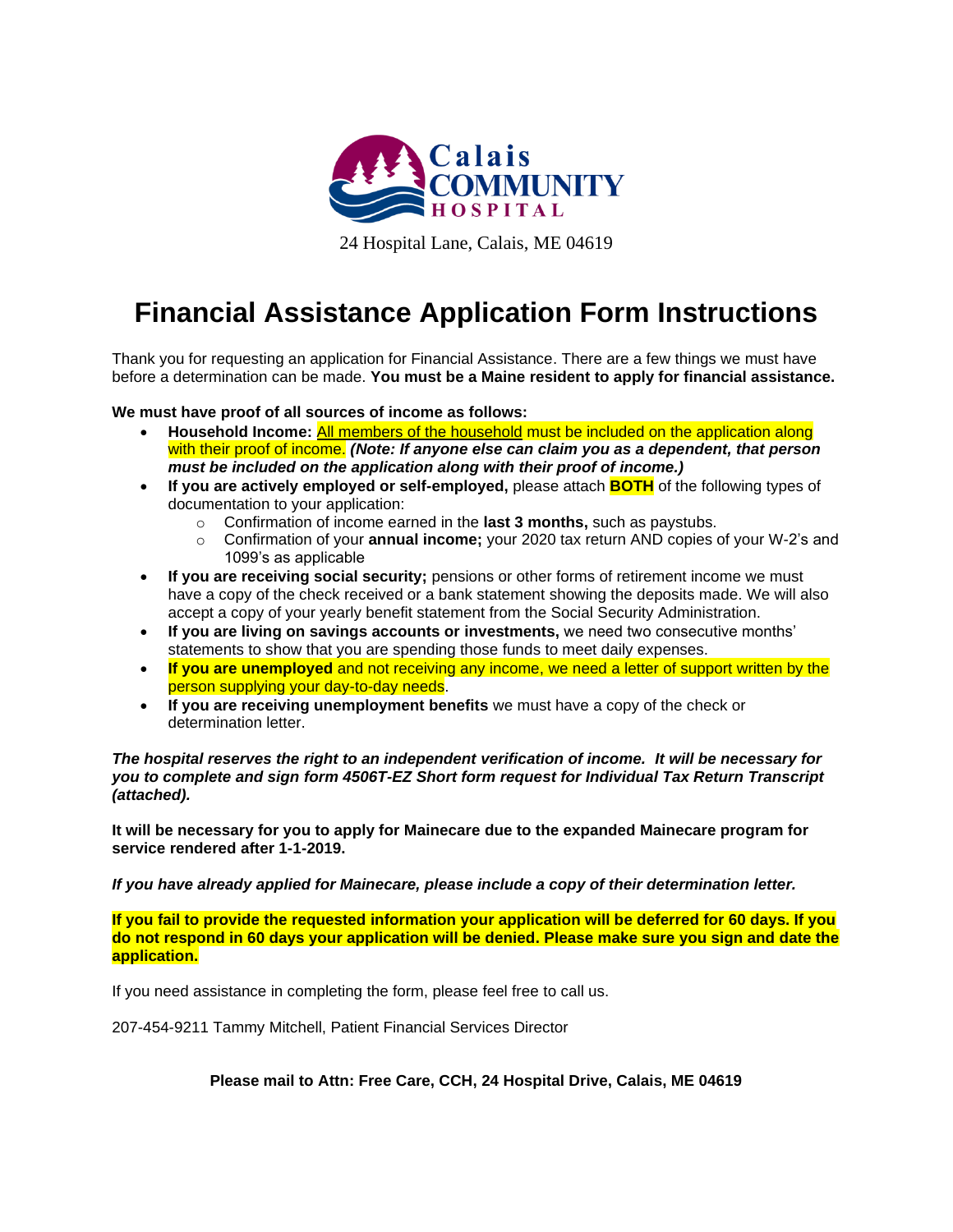| <b>Calais Community Hospital Financial Assistance Application</b>                                                                                                                                                                                                     |  |                                                    |                   |    |                  |                                                                                                                                                                                                                                |                               |                                                                                                |  |
|-----------------------------------------------------------------------------------------------------------------------------------------------------------------------------------------------------------------------------------------------------------------------|--|----------------------------------------------------|-------------------|----|------------------|--------------------------------------------------------------------------------------------------------------------------------------------------------------------------------------------------------------------------------|-------------------------------|------------------------------------------------------------------------------------------------|--|
| Applicant(s) Name(s):                                                                                                                                                                                                                                                 |  |                                                    |                   |    |                  |                                                                                                                                                                                                                                |                               |                                                                                                |  |
| Last                                                                                                                                                                                                                                                                  |  | First                                              |                   | MI | DOB              |                                                                                                                                                                                                                                | <b>Social Security Number</b> |                                                                                                |  |
| 1.                                                                                                                                                                                                                                                                    |  |                                                    |                   |    |                  |                                                                                                                                                                                                                                |                               |                                                                                                |  |
| 2.                                                                                                                                                                                                                                                                    |  |                                                    |                   |    |                  |                                                                                                                                                                                                                                |                               |                                                                                                |  |
| <b>Address</b>                                                                                                                                                                                                                                                        |  |                                                    | City              |    |                  | <b>State</b>                                                                                                                                                                                                                   | Zip                           |                                                                                                |  |
| Please list additional members in household:                                                                                                                                                                                                                          |  |                                                    | Relationship      |    | Date of Birth:   | <b>Claimed on Taxes?</b>                                                                                                                                                                                                       |                               |                                                                                                |  |
|                                                                                                                                                                                                                                                                       |  |                                                    |                   |    |                  |                                                                                                                                                                                                                                |                               |                                                                                                |  |
|                                                                                                                                                                                                                                                                       |  |                                                    |                   |    |                  |                                                                                                                                                                                                                                |                               |                                                                                                |  |
| <b>GROSS INCOME</b>                                                                                                                                                                                                                                                   |  | Household                                          | Other             |    | <b>ASSETS</b>    |                                                                                                                                                                                                                                |                               |                                                                                                |  |
| <b>Weekly Salary</b>                                                                                                                                                                                                                                                  |  |                                                    |                   |    | Checking/Savings |                                                                                                                                                                                                                                |                               |                                                                                                |  |
| Dividends/Interest                                                                                                                                                                                                                                                    |  |                                                    |                   |    |                  | <b>Real Estate</b>                                                                                                                                                                                                             |                               |                                                                                                |  |
| <b>Gross Rental Income</b>                                                                                                                                                                                                                                            |  |                                                    |                   |    | Automobiles      |                                                                                                                                                                                                                                |                               |                                                                                                |  |
| Self-Employment                                                                                                                                                                                                                                                       |  |                                                    |                   |    |                  | Life Insurance                                                                                                                                                                                                                 |                               |                                                                                                |  |
| Social Security/Disability                                                                                                                                                                                                                                            |  |                                                    |                   |    |                  | Other Vehicles, etc.                                                                                                                                                                                                           |                               |                                                                                                |  |
| <b>Workers Compensation</b>                                                                                                                                                                                                                                           |  |                                                    |                   |    |                  |                                                                                                                                                                                                                                | <b>MAINECARE COVERAGE</b>     |                                                                                                |  |
| Unemployment                                                                                                                                                                                                                                                          |  |                                                    |                   |    |                  | Have you applied for Mainecare?                                                                                                                                                                                                |                               |                                                                                                |  |
| Alimony/Child Support                                                                                                                                                                                                                                                 |  |                                                    |                   |    |                  |                                                                                                                                                                                                                                |                               | Yes _______No (Check one)                                                                      |  |
| Other Income                                                                                                                                                                                                                                                          |  |                                                    |                   |    |                  |                                                                                                                                                                                                                                |                               | If you answered "Yes" to any of the questions<br>on page 1, you will need to provide us with a |  |
| *ATTACH DOCUMENTATION<br><b>FOR ALL ENTRIES ABOVE*</b>                                                                                                                                                                                                                |  | <b>TOTAL</b><br>\$                                 | <b>TOTAL</b><br>S |    |                  | formal denial letter from Mainecare.                                                                                                                                                                                           |                               |                                                                                                |  |
| I/We certify that all the information given is true and complete. I/We give permission Calais Community Hospital to verify<br>any facts pertaining to the provided information. PLEASE ATTACH ANY ADDITIONAL DOCUMENTATION THAT<br>EXPLAINS YOUR FINANCIAL SITUATION. |  |                                                    |                   |    |                  |                                                                                                                                                                                                                                |                               |                                                                                                |  |
| Please sign here:<br>Date:                                                                                                                                                                                                                                            |  |                                                    |                   |    |                  |                                                                                                                                                                                                                                |                               |                                                                                                |  |
|                                                                                                                                                                                                                                                                       |  | THIS SECTION FOR OFFICE USE ONLY - DO NOT COMPLETE |                   |    |                  |                                                                                                                                                                                                                                |                               |                                                                                                |  |
| Process Date: Note: Note: Note: Note: Note: Note: Note: Note: Note: Note: Note: Note: Note: Note: No                                                                                                                                                                  |  |                                                    |                   |    |                  |                                                                                                                                                                                                                                |                               |                                                                                                |  |
|                                                                                                                                                                                                                                                                       |  |                                                    |                   |    |                  |                                                                                                                                                                                                                                |                               |                                                                                                |  |
| APPROVAL                                                                                                                                                                                                                                                              |  | DEFERRAL                                           |                   |    |                  | DENIAL ______                                                                                                                                                                                                                  |                               |                                                                                                |  |
| 150% ______ 151 - 200% _____                                                                                                                                                                                                                                          |  | Mainecare Denial                                   |                   |    |                  | Over Income                                                                                                                                                                                                                    |                               |                                                                                                |  |
| Other comments                                                                                                                                                                                                                                                        |  | Proof of Income                                    |                   |    |                  | Other the contract of the contract of the contract of the contract of the contract of the contract of the contract of the contract of the contract of the contract of the contract of the contract of the contract of the cont |                               |                                                                                                |  |
|                                                                                                                                                                                                                                                                       |  |                                                    |                   |    |                  |                                                                                                                                                                                                                                |                               |                                                                                                |  |
|                                                                                                                                                                                                                                                                       |  |                                                    |                   |    |                  |                                                                                                                                                                                                                                |                               |                                                                                                |  |
|                                                                                                                                                                                                                                                                       |  |                                                    |                   |    |                  |                                                                                                                                                                                                                                |                               |                                                                                                |  |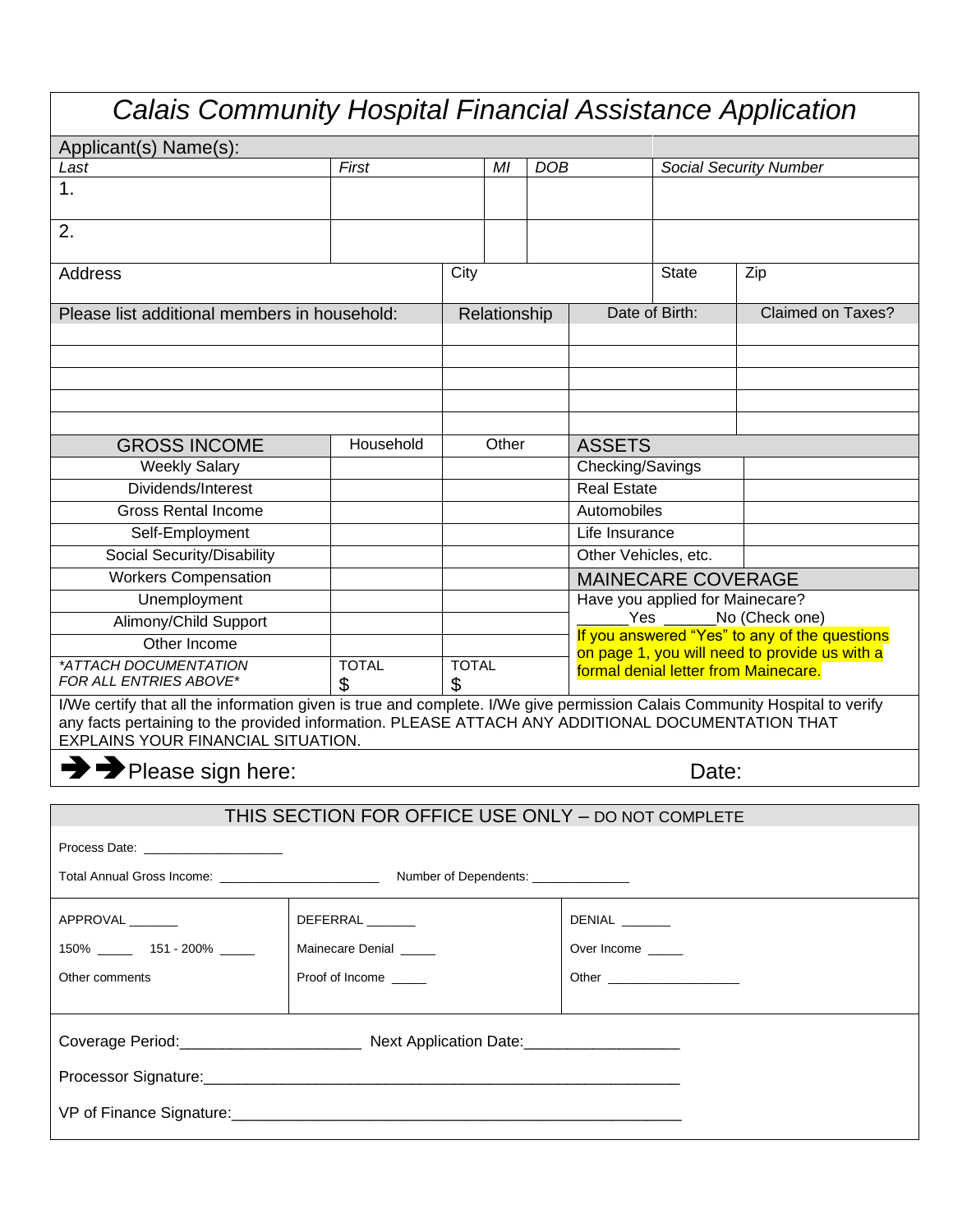## FINANCIAL ASSISTANCE FOR THOSE UNABLE TO PAY

Calais Community Hospital (CCH) is committed to treating all patients who need our care regardless of their health insurance or financial status. In addition, we offer services to help you arrange for payment of your bill, from insurance billing, to payment plans, and even financial assistance, which may qualify you to have all or part of your bill written off.

CCH gives financial assistance to Maine people with family income at 150% or less of the Federal Poverty Income Guidelines as Free Care and those at 151-200% of the Federal Poverty Level as Reduced Care, which will provide a 75% reduction of the balance of your account.

## **Size of family unit & income guidelines:**

|                                               | 150%                       | 151-200% |  |  |
|-----------------------------------------------|----------------------------|----------|--|--|
|                                               | 100% discount 75% discount |          |  |  |
| 1 ------------------ \$19,320.00 \$25,760.00  |                            |          |  |  |
| 2 ------------------ \$26,130.00 \$34,840.00  |                            |          |  |  |
| 3 ------------------- \$32,940.00 \$43,920.00 |                            |          |  |  |
| 4 ------------------ \$39,750.00 \$53,000.00  |                            |          |  |  |
| 5 ------------------ \$46,560.00 \$62,080.00  |                            |          |  |  |
| 6 ------------------ \$53,370.00 \$71,160.00  |                            |          |  |  |
| 7 ------------------ \$60,180.00 \$80,240.00  |                            |          |  |  |
| 8 ------------------ \$66,990.00 \$89,320.00  |                            |          |  |  |

Add \$6,810.00/\$9,080.00 for each family member

To apply for Financial Assistance, contact the CCH Patient Financial Services Office at 207-454-9211 or online at www.calaishospital.org.

You will be asked if you have insurance of any kind to help pay for your care. You may also be asked to show that insurance or a government program will not pay for your care.

Only necessary medical care is covered under our financial assistance program. If you do not qualify for financial assistance, you are entitled to ask for a fair hearing. We will tell you how to apply for a fair hearing.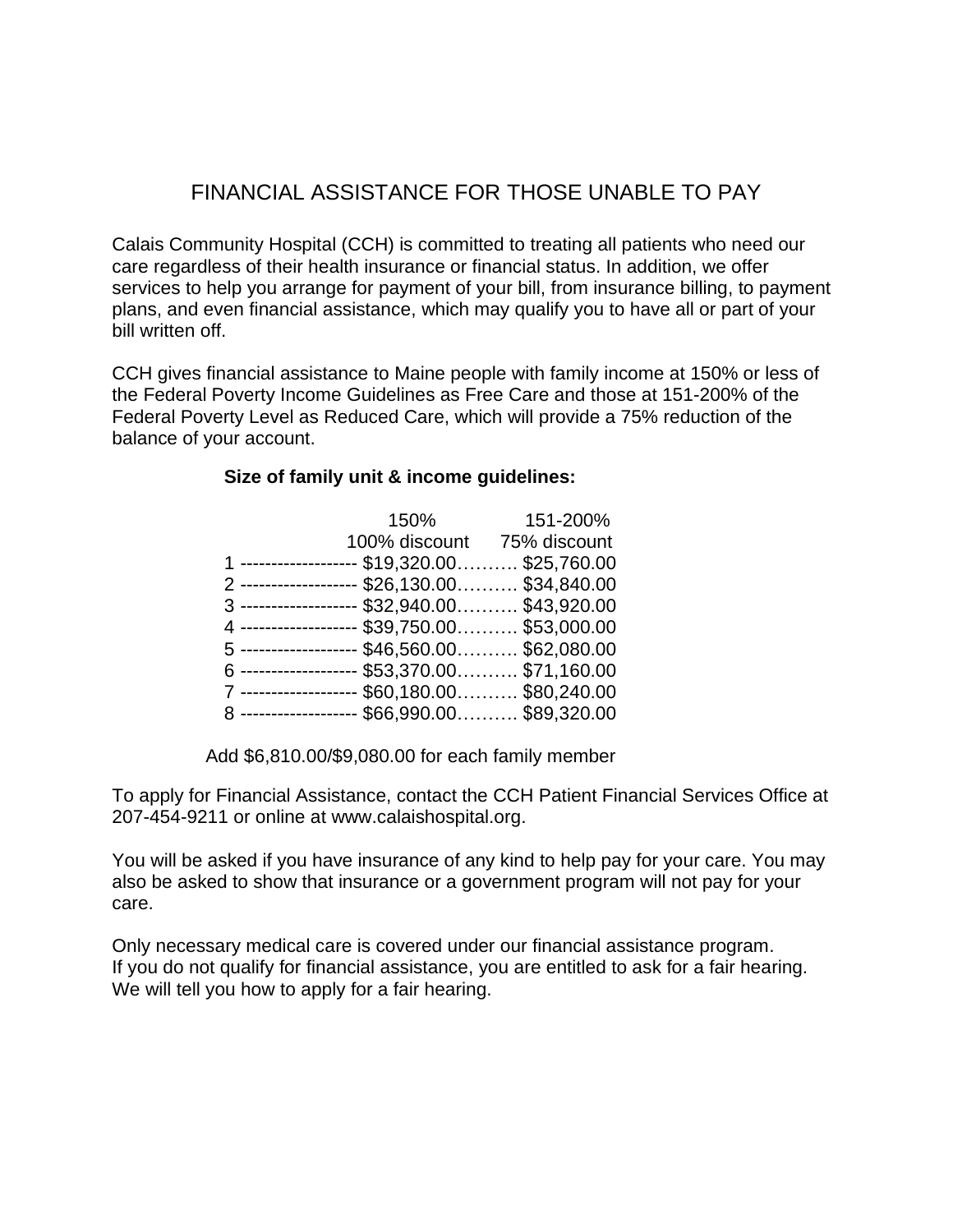| Form 4506T-EZ<br>(July 2017)                                                                                                                                                                                                                                                                                                                                                                                                                                                                                                                                                                                                                                                                                                                     | <b>Short Form Request for Individual Tax Return Transcript</b><br>OMB No. 1545-2154                                                                                                                                              |                              |                                                                                                            |                                                                                                      |                                                                                                                                                     |                                              |  |  |
|--------------------------------------------------------------------------------------------------------------------------------------------------------------------------------------------------------------------------------------------------------------------------------------------------------------------------------------------------------------------------------------------------------------------------------------------------------------------------------------------------------------------------------------------------------------------------------------------------------------------------------------------------------------------------------------------------------------------------------------------------|----------------------------------------------------------------------------------------------------------------------------------------------------------------------------------------------------------------------------------|------------------------------|------------------------------------------------------------------------------------------------------------|------------------------------------------------------------------------------------------------------|-----------------------------------------------------------------------------------------------------------------------------------------------------|----------------------------------------------|--|--|
|                                                                                                                                                                                                                                                                                                                                                                                                                                                                                                                                                                                                                                                                                                                                                  | $\blacktriangleright$ Request may not be processed if the form is incomplete or illegible.<br>Department of the Treasury<br>For more information about Form 4506T-EZ, visit www.irs.gov/form4506tez.<br>Internal Revenue Service |                              |                                                                                                            |                                                                                                      |                                                                                                                                                     |                                              |  |  |
| Tip. Use Form 4506T-EZ to order a 1040 series tax return transcript free of charge, or you can quickly request transcripts by using our automated self-help<br>service tools. Please visit us at IRS.gov and click on "Get Transcript of Your Tax Records" under "Tools" or call 1-800-908-9946.                                                                                                                                                                                                                                                                                                                                                                                                                                                 |                                                                                                                                                                                                                                  |                              |                                                                                                            |                                                                                                      |                                                                                                                                                     |                                              |  |  |
|                                                                                                                                                                                                                                                                                                                                                                                                                                                                                                                                                                                                                                                                                                                                                  |                                                                                                                                                                                                                                  |                              | 1a Name shown on tax return. If a joint return, enter the name shown first.                                |                                                                                                      | 1b First social security number or individual taxpayer<br>identification number on tax return                                                       |                                              |  |  |
| 2a If a joint return, enter spouse's name shown on tax return.                                                                                                                                                                                                                                                                                                                                                                                                                                                                                                                                                                                                                                                                                   |                                                                                                                                                                                                                                  |                              |                                                                                                            | 2b Second social security number or individual<br>taxpayer identification number if joint tax return |                                                                                                                                                     |                                              |  |  |
|                                                                                                                                                                                                                                                                                                                                                                                                                                                                                                                                                                                                                                                                                                                                                  |                                                                                                                                                                                                                                  |                              | 3 Current name, address (including apt., room, or suite no.), city, state, and ZIP code (see instructions) |                                                                                                      |                                                                                                                                                     |                                              |  |  |
|                                                                                                                                                                                                                                                                                                                                                                                                                                                                                                                                                                                                                                                                                                                                                  |                                                                                                                                                                                                                                  |                              |                                                                                                            |                                                                                                      |                                                                                                                                                     |                                              |  |  |
|                                                                                                                                                                                                                                                                                                                                                                                                                                                                                                                                                                                                                                                                                                                                                  |                                                                                                                                                                                                                                  |                              | 4 Previous address shown on the last return filed if different from line 3 (see instructions)              |                                                                                                      |                                                                                                                                                     |                                              |  |  |
|                                                                                                                                                                                                                                                                                                                                                                                                                                                                                                                                                                                                                                                                                                                                                  |                                                                                                                                                                                                                                  |                              |                                                                                                            |                                                                                                      |                                                                                                                                                     |                                              |  |  |
|                                                                                                                                                                                                                                                                                                                                                                                                                                                                                                                                                                                                                                                                                                                                                  |                                                                                                                                                                                                                                  |                              | IRS has no control over what the third party does with the tax information.                                |                                                                                                      | 5 If the transcript is to be mailed to a third party (such as a mortgage company), enter the third party's name, address, and telephone number. The |                                              |  |  |
|                                                                                                                                                                                                                                                                                                                                                                                                                                                                                                                                                                                                                                                                                                                                                  | Third party name                                                                                                                                                                                                                 |                              |                                                                                                            |                                                                                                      | Telephone number                                                                                                                                    |                                              |  |  |
|                                                                                                                                                                                                                                                                                                                                                                                                                                                                                                                                                                                                                                                                                                                                                  |                                                                                                                                                                                                                                  |                              |                                                                                                            |                                                                                                      |                                                                                                                                                     |                                              |  |  |
|                                                                                                                                                                                                                                                                                                                                                                                                                                                                                                                                                                                                                                                                                                                                                  |                                                                                                                                                                                                                                  |                              | Address (including apt., room, or suite no.), city, state, and ZIP code                                    |                                                                                                      |                                                                                                                                                     |                                              |  |  |
|                                                                                                                                                                                                                                                                                                                                                                                                                                                                                                                                                                                                                                                                                                                                                  |                                                                                                                                                                                                                                  |                              |                                                                                                            |                                                                                                      |                                                                                                                                                     |                                              |  |  |
| Caution. If the tax transcript is being mailed to a third party, ensure that you have filled in line 6 before signing. Sign and date the form once you have<br>filled in this line. Completing this step helps to protect your privacy. Once the IRS discloses your IRS transcript to the third party listed on line 5, the<br>IRS has no control over what the third party does with the information. If you would like to limit the third party's authority to disclose your transcript<br>information, you can specify this limitation in your written agreement with the third party.<br>6<br>Year(s) requested. Enter the year(s) of the return transcript you are requesting (for example, "2008"). Most requests will be processed within |                                                                                                                                                                                                                                  |                              |                                                                                                            |                                                                                                      |                                                                                                                                                     |                                              |  |  |
|                                                                                                                                                                                                                                                                                                                                                                                                                                                                                                                                                                                                                                                                                                                                                  | 10 business days.                                                                                                                                                                                                                |                              |                                                                                                            |                                                                                                      |                                                                                                                                                     |                                              |  |  |
|                                                                                                                                                                                                                                                                                                                                                                                                                                                                                                                                                                                                                                                                                                                                                  |                                                                                                                                                                                                                                  |                              |                                                                                                            |                                                                                                      |                                                                                                                                                     |                                              |  |  |
|                                                                                                                                                                                                                                                                                                                                                                                                                                                                                                                                                                                                                                                                                                                                                  |                                                                                                                                                                                                                                  |                              |                                                                                                            |                                                                                                      |                                                                                                                                                     |                                              |  |  |
| Note. If the IRS is unable to locate a return that matches the taxpayer identity information provided above, or if IRS records indicate that the return has<br>not been filed, the IRS will notify you or the third party that it was unable to locate a return, or that a return was not filed, whichever is applicable.                                                                                                                                                                                                                                                                                                                                                                                                                        |                                                                                                                                                                                                                                  |                              |                                                                                                            |                                                                                                      |                                                                                                                                                     |                                              |  |  |
| Caution. Do not sign this form unless all applicable lines have been completed.                                                                                                                                                                                                                                                                                                                                                                                                                                                                                                                                                                                                                                                                  |                                                                                                                                                                                                                                  |                              |                                                                                                            |                                                                                                      |                                                                                                                                                     |                                              |  |  |
| Signature of taxpayer(s). I declare that I am the taxpayer whose name is shown on either line 1a or 2a. If the request applies to a joint return, either<br>spouse must sign. Note: This form must be received by IRS within 120 days of the signature date.                                                                                                                                                                                                                                                                                                                                                                                                                                                                                     |                                                                                                                                                                                                                                  |                              |                                                                                                            |                                                                                                      |                                                                                                                                                     |                                              |  |  |
| Signatory attests that he/she has read the attestation clause and upon so reading declares that he/she has the authority to sign the Form<br>4506-T. See instructions.                                                                                                                                                                                                                                                                                                                                                                                                                                                                                                                                                                           |                                                                                                                                                                                                                                  |                              |                                                                                                            |                                                                                                      |                                                                                                                                                     |                                              |  |  |
|                                                                                                                                                                                                                                                                                                                                                                                                                                                                                                                                                                                                                                                                                                                                                  |                                                                                                                                                                                                                                  |                              |                                                                                                            |                                                                                                      |                                                                                                                                                     | Phone number of taxpayer<br>on line 1a or 2a |  |  |
| Sign                                                                                                                                                                                                                                                                                                                                                                                                                                                                                                                                                                                                                                                                                                                                             |                                                                                                                                                                                                                                  | Signature (see instructions) |                                                                                                            |                                                                                                      | Date                                                                                                                                                |                                              |  |  |
| Here                                                                                                                                                                                                                                                                                                                                                                                                                                                                                                                                                                                                                                                                                                                                             |                                                                                                                                                                                                                                  |                              |                                                                                                            |                                                                                                      |                                                                                                                                                     |                                              |  |  |
|                                                                                                                                                                                                                                                                                                                                                                                                                                                                                                                                                                                                                                                                                                                                                  |                                                                                                                                                                                                                                  |                              |                                                                                                            |                                                                                                      |                                                                                                                                                     |                                              |  |  |
|                                                                                                                                                                                                                                                                                                                                                                                                                                                                                                                                                                                                                                                                                                                                                  | Spouse's signature                                                                                                                                                                                                               |                              | For Privacy Act and Paperwork Reduction Act Notice, see page 2.                                            |                                                                                                      | Date<br>Cat. No. 54185S                                                                                                                             | Form 4506T-EZ (Rev. 7-2017)                  |  |  |
|                                                                                                                                                                                                                                                                                                                                                                                                                                                                                                                                                                                                                                                                                                                                                  |                                                                                                                                                                                                                                  |                              |                                                                                                            |                                                                                                      |                                                                                                                                                     |                                              |  |  |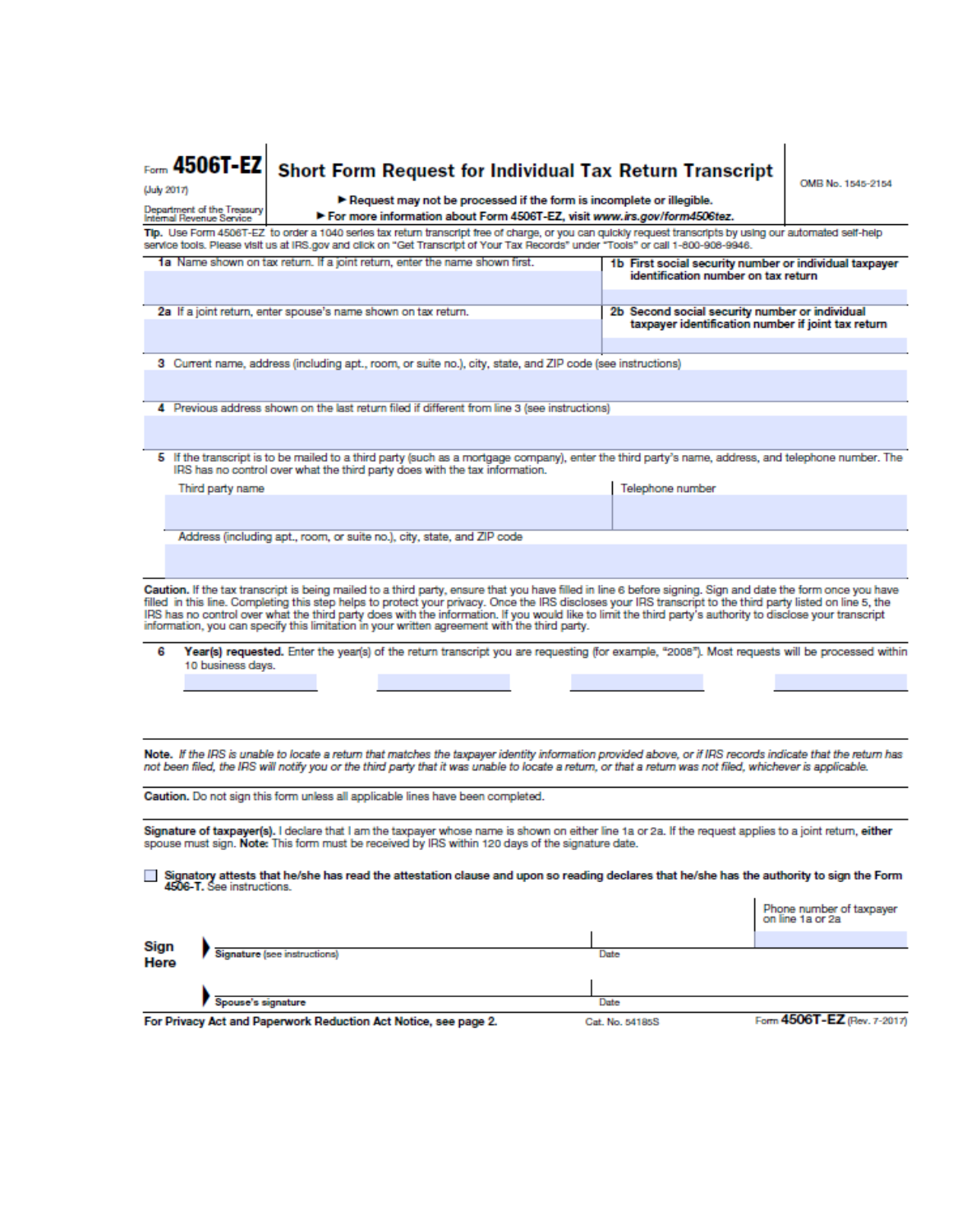Calais Community Hospital (CCH) complies with applicable Federal civil rights laws and does not discriminate on the basis of race, color, national origin, ethnicity, age, mental or physical ability or disability, political affiliation, religion, culture, socio-economic status, genetic information, veteran status, sexual orientation, sex, gender, gender identity or expression, or language. CCH does not exclude people or treat them differently because of race, color, national origin, ethnicity, age, mental or physical ability or disability, political affiliation, religion, culture, socio-economic status, genetic information, veteran status, sexual orientation, sex, gender, gender identity or expression, or language.

Calais Community Hospital

- Provides free aids and services to people with disabilities to communicate effectively with us, such as:
	- Qualified sign language interpreters

○ Written information in other formats (large print, audio, accessible electronic formats, other formats)

- Provides free language services to people whose primary language is not English, such as:
	- o Qualified interpreters
	- o Information written in other languages

If you need these services, contact the hospital at 207-454-7521.

If you believe that Calais Community Hospital has failed to provide these services or discriminated in another way on the basis of race, color, national origin, age, disability, or sex, you can file a grievance with: Karen Theriault at 207-255-0272, email [ktheriault@dech.org](mailto:ktheriault@dech.org) or fax to 207-255-0214. You can file a grievance in person or by mail, fax, or email. If you need help filing a grievance, Karen Theriault is available to help you.

You can also file a civil rights complaint with the U.S. Department of Health and Human Services, Office for Civil Rights, electronically through the Office for Civil Rights Complaint Portal, available at https://ocrportal.hhs.gov/ocr/portal/lobby.jsf, or by mail or phone at: U.S. Department of Health and Human Services, 200 Independence Avenue, SW, Room 509F, HHH Building, Washington, D.C. 20201, 1-800-368-1019, 800-537-7697 (TDD). Complaint forms are available at [http://www.hhs.gov/ocr/office/file/index.html.](http://www.hhs.gov/ocr/office/file/index.html)